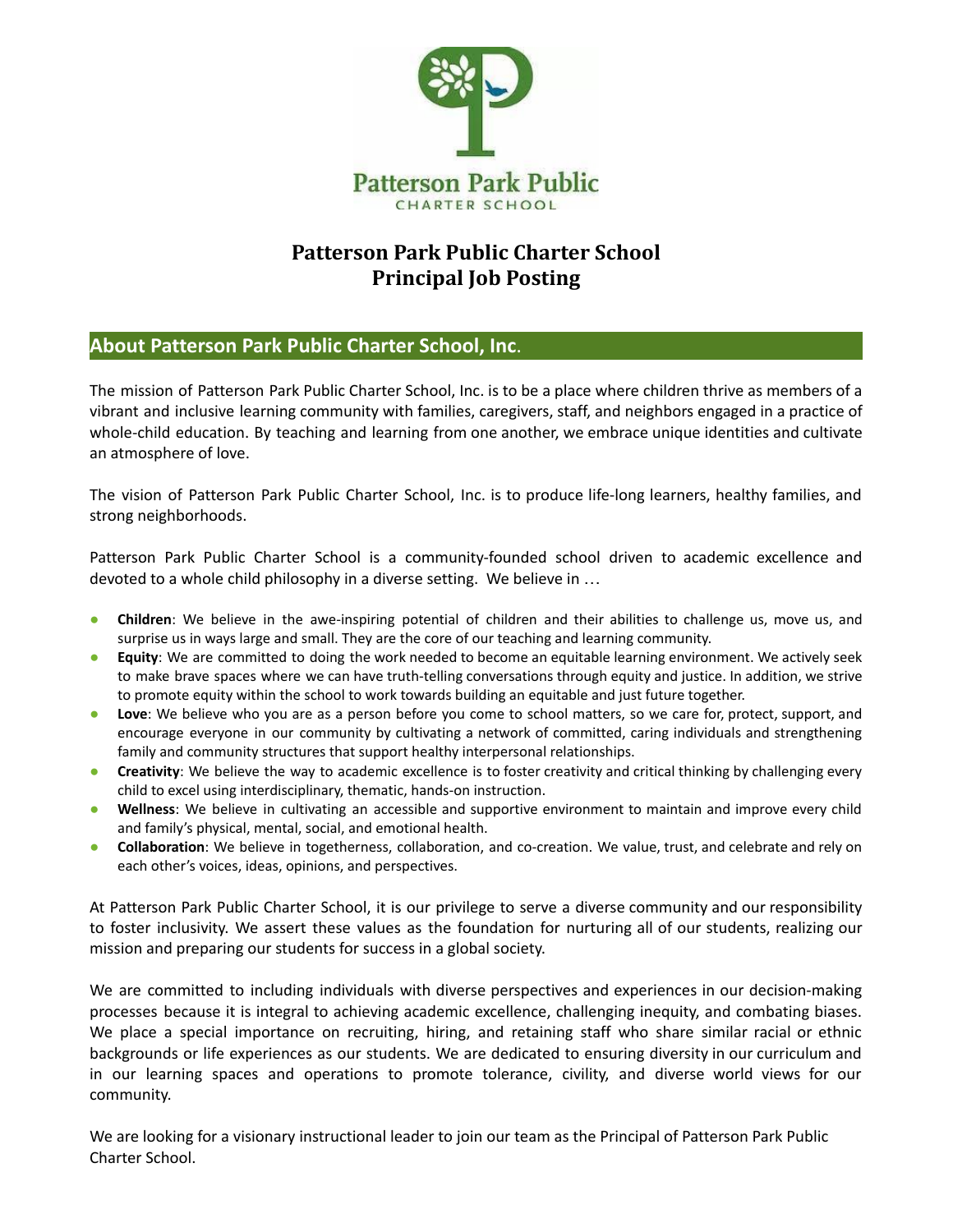

#### **POSITION SUMMARY**

The Principal of Patterson Park Public Charter School will be responsible for embracing and championing the mission and vision of Patterson Park Public Charter School, Inc., and Patterson Park Public Charter School. The Principal will also be responsible for setting the instructional direction, developing, and managing the school's academic program, and supporting and inspiring instructional staff. This Principal will hold primary responsibility for ensuring high academic achievement and improvement by all students.

#### **PRIMARY RESPONSIBILITIES**

- Invest and engage all stakeholders in our Mission and Vision and fosters a culture of trust and transparency. Fosters a culture of high expectations for student achievement.
- Establish the direction for ambitious academic goals and ensure equity goals are central to all aspects of running the school.
- Operate in a manner that demonstrates and supports the organization's values, embraces the Community School model, and supports the coordination of the six components of Community Schools.
- Leads by example and model behaviors expected of others. Engages in regular cycles of self-reflection and improvement. Seeks out and implements feedback to improve.
- Takes ownership and initiative for the overall success of the school. Uses data to achieve academic goals and exercises sound judgment to make decisions that align with the schools' mission and vision.
- Leads the instructional staff on the implementation of state standards, curriculum, assessments, and data systems as well as developmentally appropriate and responsive learning environments.
- Understands and accounts for the impact of trauma, poverty and current events on students' development and employs proactive practices to support students' social and emotional development.
- Leads PPPCS by working to increase awareness and capacities of students, staff, families, and other stakeholders to address issues of equity, diversity, and inclusion.
- Consistently uses an equity lens for decision making and ensures diverse perspectives are part of school-wide decisions. Creates an inclusive and joyful learning experience for students.
- Hires and retains a diverse and high performing staff. Motivates and supports staff and provides career coaching and career path development.
- Conducts classroom observations and provides data driven feedback to support instructional staff
- Builds strong relationships with all stakeholders including, but not limited to, families, staff, City Schools partners, community partners, the PPPCS, Inc. Board of Directors, etc. Works collaboratively with staff and families to achieve ambitious academic goals.
- Participates in the strategic planning process.
- Evaluate roles, responsibilities, and opportunities to maximize staff. Ensures resources are properly aligned to support student needs and the priorities of the school.
- Directly manage and coach members of the Administrative Team including Assistant Principals and Director of Teaching and Learning. Supervise a caseload of teachers and provide coaching in planning, consistent implementation, maximized engagement, and learning.
- Conduct informal and formal observations for a caseload of teachers and beginning of year, middle of year, end of year conferences for Assistant Principals.
- Support teacher-centered professional development to promote teacher growth, build capacity, improve instruction and enhance student learning
- Assist with managing and analyzing student data systems to improve outcomes and decrease gaps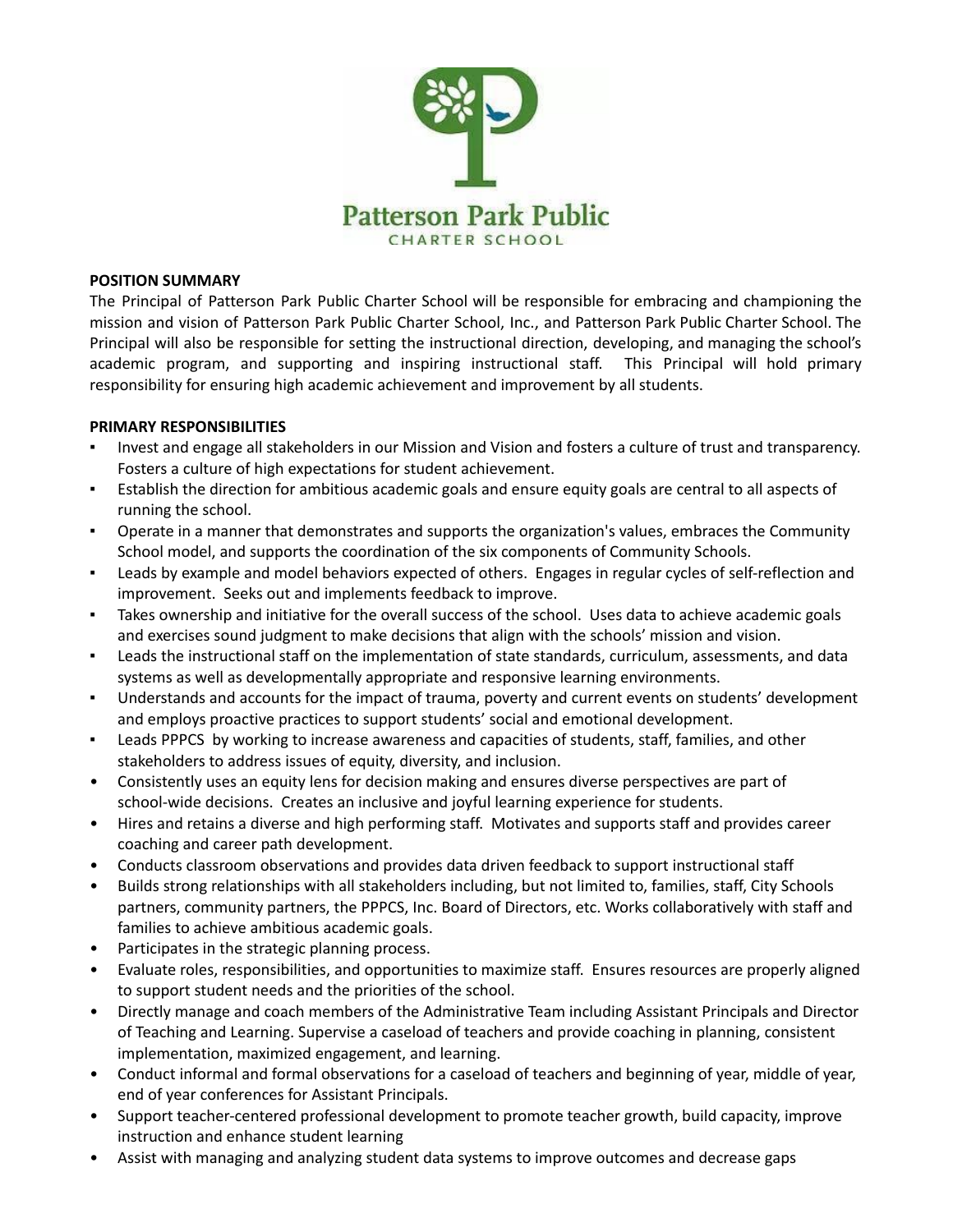- Implement practices, based on data, to address student achievement related to state assessments. Implement, support, and monitor teaching and learning practices that align with the PPPCS philosophy through collaborative planning, classroom walkthroughs and frequent, meaningful feedback.
- Support a school culture of high expectations and ample support for all students and staff, including the coordination with all partner organizations
- Work to create and strengthen partnerships with local, regional, and national organizations (such as OrchKids and Audubon) to provide curricular, extracurricular and enrichment opportunities for students, families, and staff
- Work collaboratively with parents, staff, and students in the process of decision-making, discipline and addressing school issues
- Ensure safe operational procedures are in place, including academic schedule, arrival and dismissal, recess structure and supervision, and adequate daily classroom coverage
- Respond to parent concerns in a timely manner
- Ensure student/staff compliance with policies and procedures, specifically in areas related to discipline and Special Education, and local, state, and federal regulations
- Represent PPPCS to the PPPCS.Inc. Board of Directors
- Participate in local school meetings and in local, state, and national conferences on education
- Become familiar with the Baltimore City Teachers Union rules, issues, and policies
- Perform additional tasks and responsibilities related work as required

## **KNOWLEDGE, SKILLS, AND ABILITIES REQUIRED**

- Minimum of five (5) years of experience working in a leadership role in a culturally and linguistically diverse school environment.
- Experience implementing high academic standards and a whole child approach.
- **•** Experience coaching and managing teachers, including providing performance evaluations.
- Self-directed and self-motivated with a desire to achieve excellence and results.
- Sound judgment and decision making skills. Demonstrated ability to handle highly confidential and sensitive information.
- Exceptional organizational and prioritization skills. Demonstrated ability to successfully manage tasks and projects with competing priorities and demands.
- Strategic thinking skills. Ability to anticipate and prepare for various outcomes.
- Intellectual curiosity and desire to continuously learn. Internally motivated to remain current on education and trends through researching best practices, reading publications and other knowledge acquisition methodologies.
- Strong commitment to organizational mission, vision, and values, including commitment to diversity, equity, and inclusion.
- Innovative thinking and high level of creativity.
- Exceptional interpersonal and relationship building skills.
- Professional presentation and demeanor.
- Excellent verbal and written communication skills.
- Outstanding service orientation. Ability to work and interact effectively with a diverse population and at all levels within and outside of the organization.
- Flexibility and adaptability. Ability to respond quickly to changes, priority shifts, and requests.
- Bilingual and ability to read, write, and speak Spanish proficiently is a plus.

## **EDUCATION REQUIRED**

• Master's degree in an education-related field from an accredited college or university with an Administrative II license in the State of Maryland.

## **TECHNICAL SKILLS REQUIRED**

• Proficiency with productivity suite of programs (Microsoft Office, Google products, etc.), data analysis, management systems and software.

#### **HOURS, COMPENSATION AND BENEFITS**